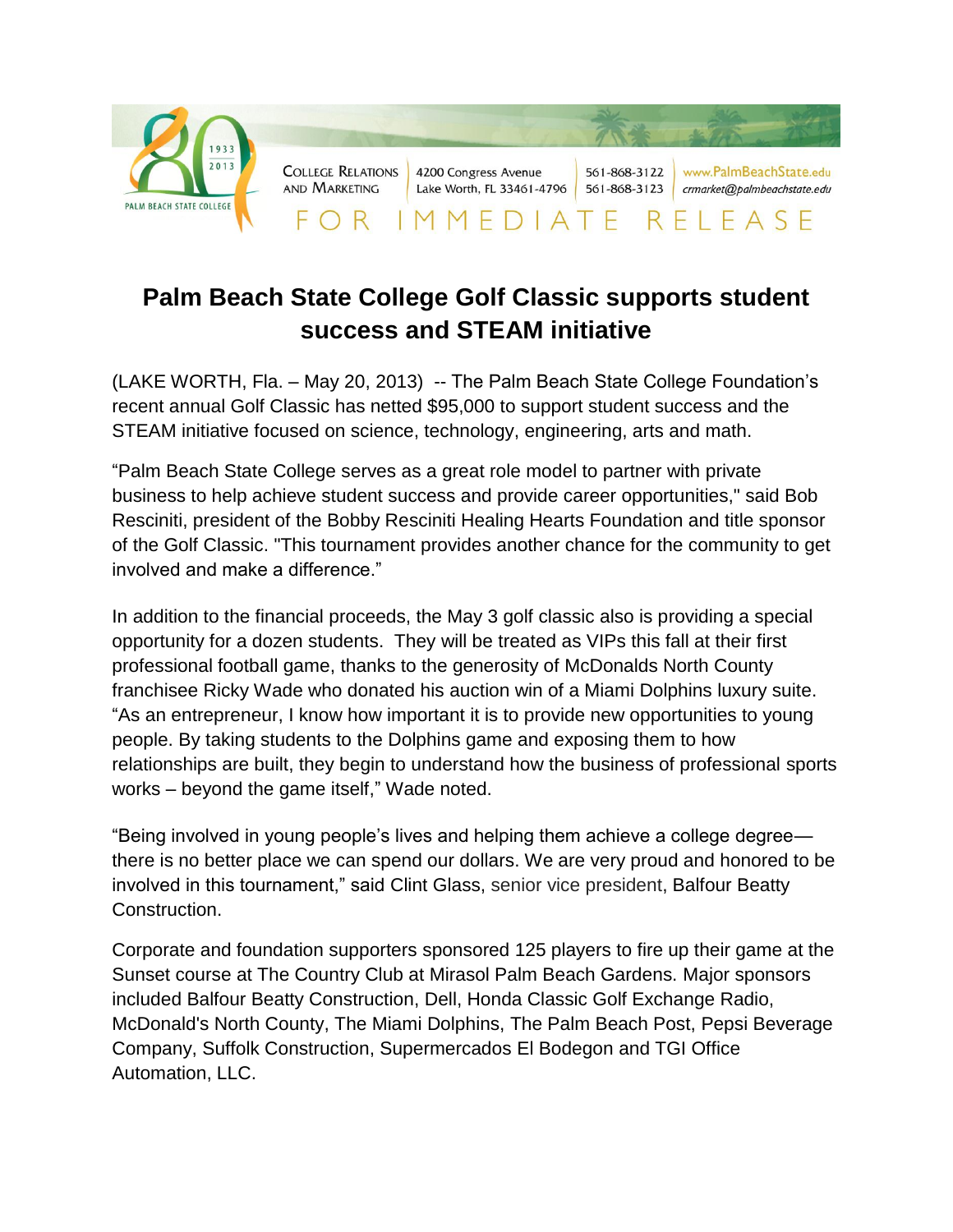Through the STEAM Initiative, the Foundation seeks to fund 1,000 new student scholarships, build 100 new business partnerships within these industries, develop 50 academic program enhancements, provide 50 new internship opportunities and open doors for women and minorities in the STEAM professions.

For more information on the Palm Beach State Foundation go to: [www.palmbeachstate.edu/Foundation.](http://www.palmbeachstate.edu/Foundation)

*Serving 49,000 students annually, Palm Beach State College is the largest institution of higher education in Palm Beach County, providing bachelor's degrees, associate degrees, professional certificates, career training and lifelong learning. Established in 1933 as Florida's first public community college, it offers more than 100 programs of study at locations in Lake Worth, Boca Raton, Palm Beach Gardens and Belle Glade.*



## **Photo Cutline:**

**VICTORIOUS -** Representing the Honda Classic Golf Exchange Radio, the winning foursome in the 2013 Palm Beach State College Golf Classic consisted of, from left, Joe Ingarra, Ben Dickinson, Russ Evans and Jeff Briggs.